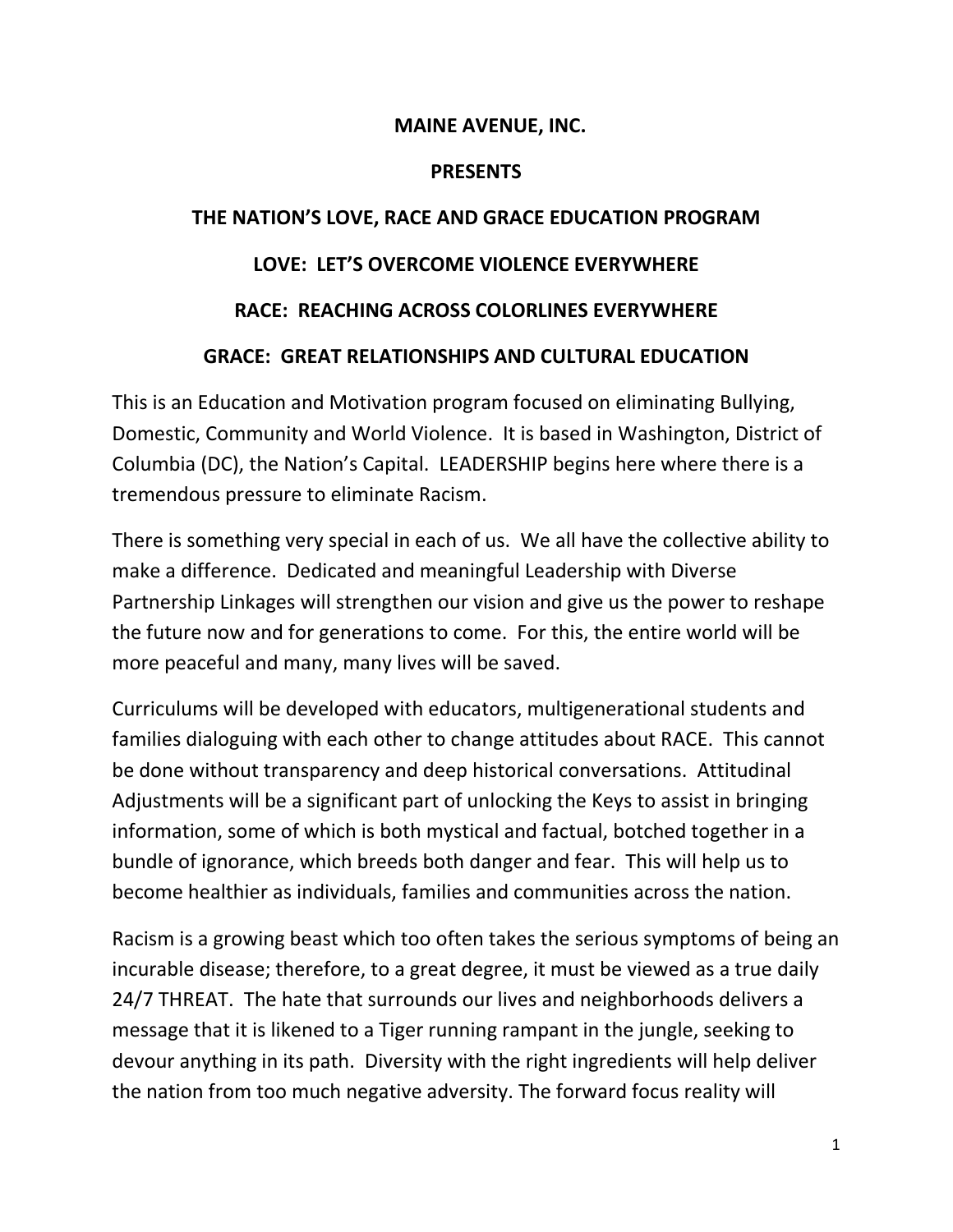become "The Trending Reality." We must start a partnership process to rid the nation of this pain and violence. It is both mental and physical in scope.

Appropriate and Conscious, Committed Leadership and Partnerships will benefit the world, regardless of race, class and gender. WE must become "LOVE and RACE" Engineers to arrive at the mission goal of GRACE. The Nation's Capital will lead the charge in helping partnerships, sponsors, supporters and benefactors everywhere understand that this is an "Educational Revolution" that cannot be misunderstood. There are too many lives at stake.

We begin by putting in place the Ambassadorial Leadership that will come from Corporate America, Social and Spiritual Organizations, Colleges, Universities, Public and Private Schools and all other consciously committed groups. We will begin by inviting appropriate individuals and organizational to participate, as well as financial sponsors. Dialogues with different cultures will be initiated. Our Police Departments, Responsible Law Makers, including City and County Councils, the United States Congress and related groups will play significant roles as we collectively learn the true meaning and relationship between love, race, hate, bullying and violence of all types. The benefits will be both beautiful and redeeming as we experience a greater sense of peace, justice and equality.

There are some good practices already in place. This program is trending on the reality that we must gather strength through modern education, communication and relationships, embraced by technology. Much post traumatic distress will be eliminated. Mental health is as serious as physical health. Both cause death. "SELF APRECIATION and CARE" works wonders. The teach and search approach will be a conciliator forever.

The Nation's Capital and America-at-Large will become "Love and Race" educators because the "Nation's Capital Ambassadorial Team" will encourage others by seizing "Opportunities of Hope" that conceptualize peace and contentment. Good, positive relationships of all ages and nationalities will rise to levels never witnessed in our communities. This is due very much in part because we will ensure that people will gather a comprehensive, collective understanding of value and purpose in life through greater degrees of personal education and exposure.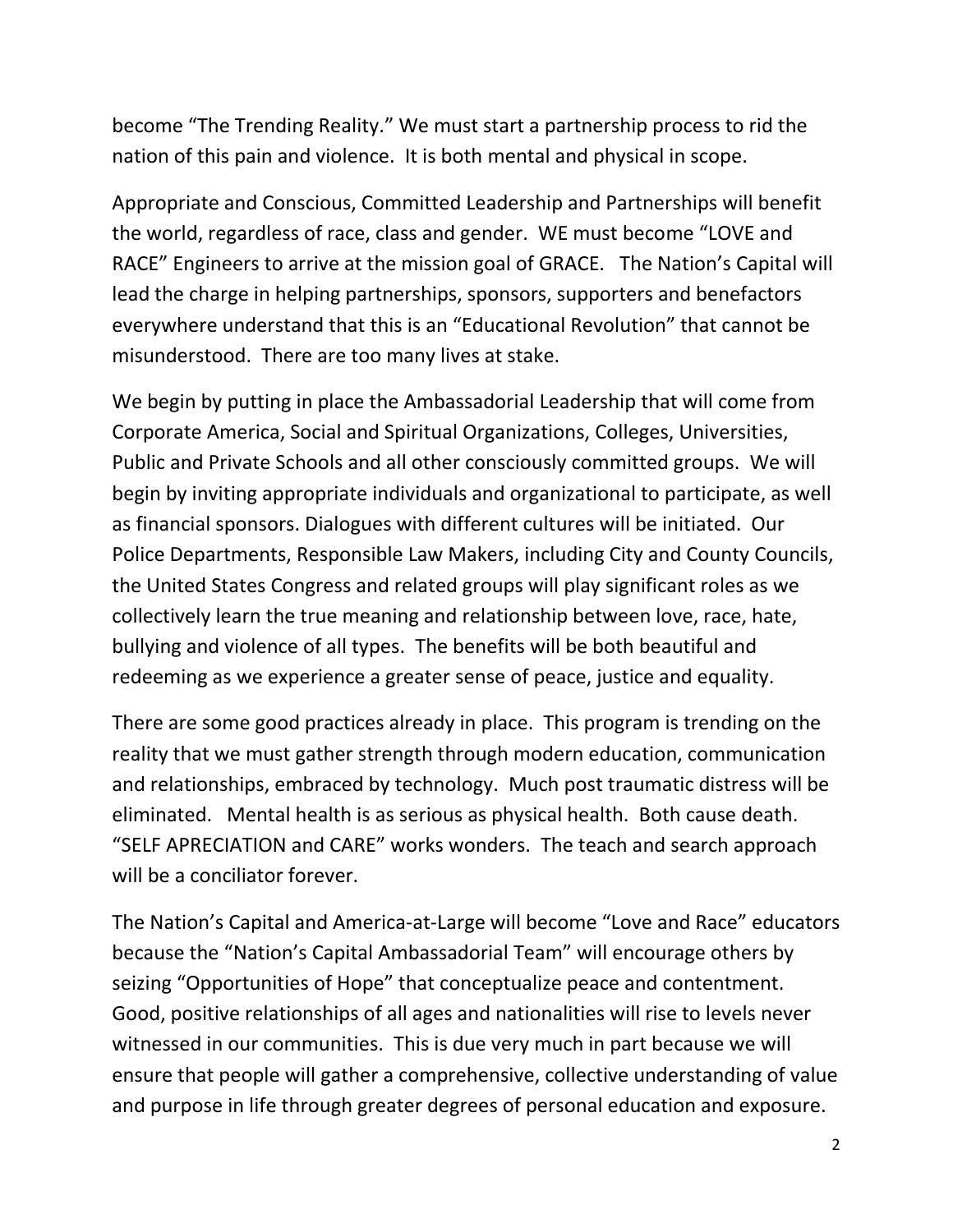Cultural concepts will connect to enact the meaning of biological science through various lens of contact in **America's Open Classroom of LOVE, RACE and GRACE**. This is somewhat like Agriculture and the Farm. The value of love, caring and virtue come together as active ingredients in part of the procedure to eliminate HATE and DIVISIVENESS. Love Ambassadors will reflect on: Ambition, Character, Ethics, Equality, Encouragement, Legacy, Respect, Integrity, Tenacity, Listening, Learning, Success, Peace and Justice. Much of this will occur through engagement sessions by way of technological broadcasting, dialogue meetings, institutes, workshops, classroom discussions, video conferencing and other branches of learning.

We will invite all states to join us as Love and Race Partners. According to research, there is a SEA of DESPAIR across America. The Washington Post, March 21, 2017, newspaper reported that the Centers of Disease Control and Prevention announced that US suicides by level of urbanization between 1999 and 2015, 600,000 Americans took their lives. The information showed rising rates in each of six urbanization classifications, but also found "a geographic disparity" in which rates increased as urbanization decreased. The urban rural divide appears to have widened, particularly in recent years.

This is a great opportunity for the nation's best Leadership and Partnership to assist in upgrading the future outlook for education, which promotes citizenship values, both physical and mental health and nutrition, erase cultural fears, expand family involvement and so much more. This will help us stay ahead of much of the negative turmoil blowing in the wind. This is a broader focus on learning and lifestyle priorities than we have previously embraced through the engulfing spectrum of Love and Race, as we meet Grace. It also requires different modes of investment and financial support.

A NEED exists for Leadership to determine what we want our future to look like for ALL PEOPLE! This requires enormous sincerity, resilience, team work and support in all facets. Transparency is one of the true keys to this cycle of Love and Race. And, YES, FINANCE MATTERS! Nevertheless, this can and must be done. We cannot live in the past. We must set our best practices of flexibility in motion.